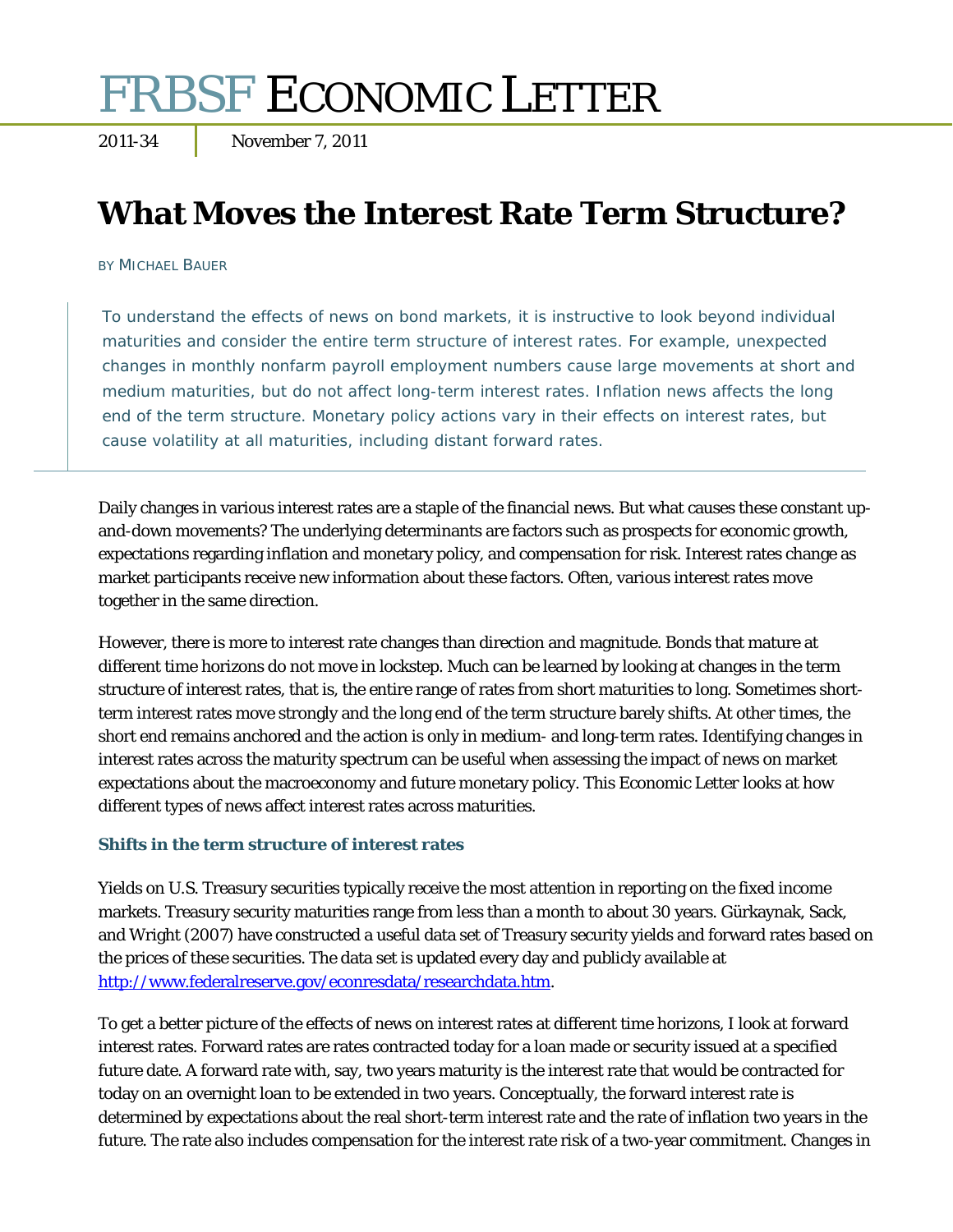forward rates with different maturities reflect expectations of inflation and monetary policy at specific time horizons.

For example, consider the employment report released on July 8, 2011, in which the U.S. Bureau of Labor Statistics (BLS) reported that total nonfarm payroll employment increased by 18,000 in June. This fell well short of the consensus forecast for a 105,000 increase in payroll positions and was interpreted as bad news regarding the pace of economic recovery. Figure 1 shows the daily changes between July 7 and July 8, 2011,

in hundredths of a percentage point for one- to ten-year Treasury yields and forward rates one to ten years ahead. All yields decreased, but by different magnitudes.

To get a better idea of the interest rate movements across horizons, I consider forward rates instead of yields. A forward rate is about one specific future point in time whereas yields are averages of forward rates. Thus forward rates offer clearer information about different horizons. On July 8, following the BLS employment report, the largest movements occurred in forward rates two to four years ahead. Changes at the longer



end of the term structure eight to ten years out were much smaller. To the extent that these yield changes reflect shifting expectations for future short-term interest rates, the June employment report caused market participants to lower their anticipated path for the Federal Reserve's policy rate, the federal funds rate, most dramatically at the two- to four-year horizon.

## **Macro surprises and the response of the term structure**

The employment report example demonstrates a typical pattern. Interest rates respond to macroeconomic surprises in a pro-cyclical fashion. That is, yields fall in response to weaker-than-expected data and rise in response to stronger-than-expected data. Several empirical studies have documented this pattern. Balduzzi, Elton, and Green (2001) studied the response of some specific Treasury yields to macroeconomic announcements using a now standard event study methodology. The authors constructed a measure of surprise based on the difference between actual data and the median forecast in surveys prior to the data release, standardized to be comparable across different releases. They then performed a statistical exercise to measure the responses of Treasury yields to the macroeconomic surprises. Studies of this sort typically find that short-term yields respond little, but long-term yields react strongly to macroeconomic data surprises.

To go beyond individual yields, I estimate the responses across the entire term structure, and capture changes in all interest rates. Most of the variation in interest rates is captured by just a few underlying statistical factors. Based on this idea, it is possible to build a model that calculates the responses to economic data releases of Treasury security yields and forward rates across the entire term structure (see Bauer 2011).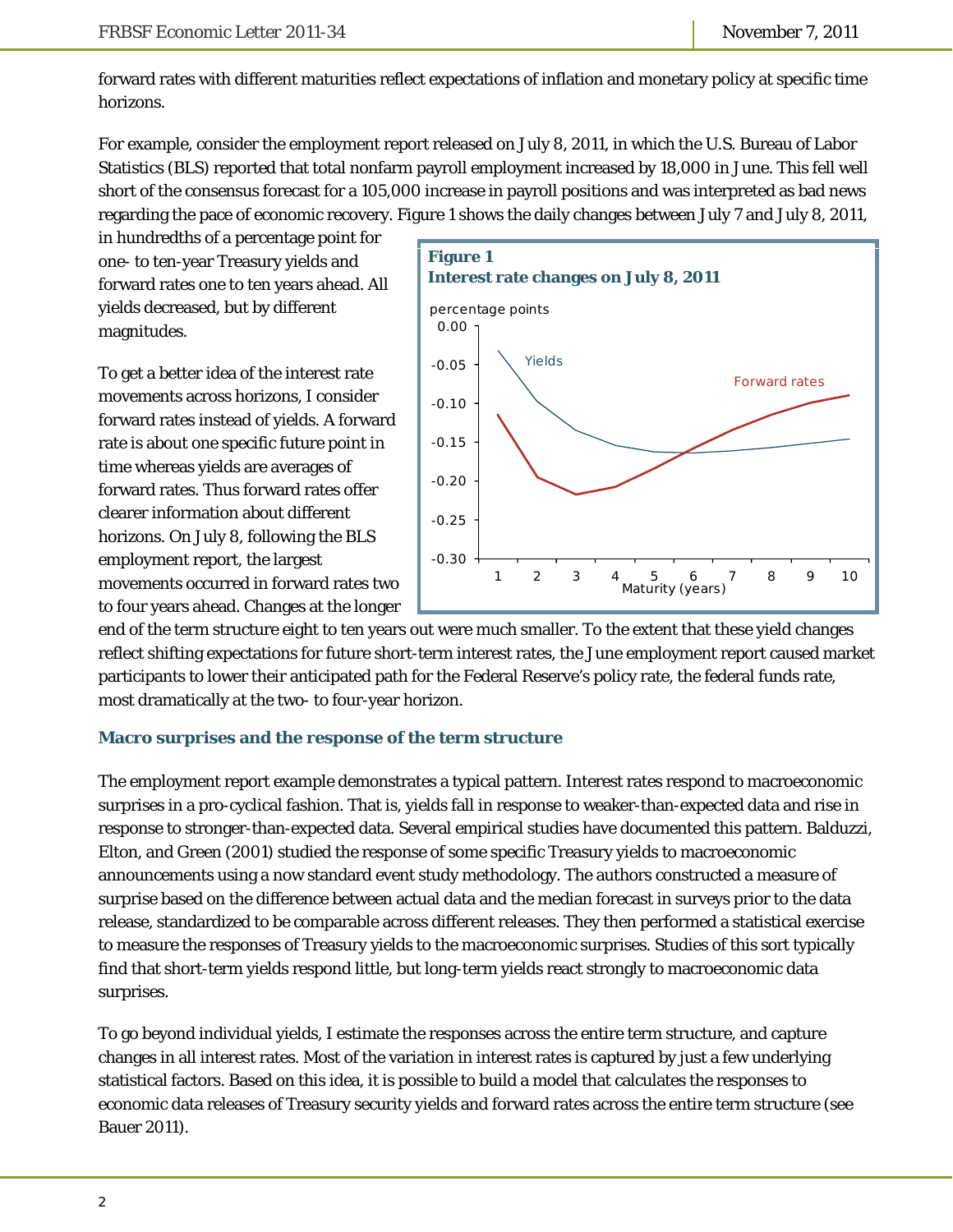Figure 2 shows the response of the forward rate curve to surprises in payroll employment and to the core consumer price index (CPI), which excludes food and energy. The dashed lines indicate the model's predictions with 95% confidence. Forward rates at short and medium horizons show large and significant responses to surprises in nonfarm payrolls. The strongest response, around 0.07 percentage point, occurs at a maturity of about two years.



Notably, far-ahead forward rates at horizons longer than six years do not significantly respond to the employment news. On the other hand, responses to core CPI inflation surprises are smaller in magnitude, but extend to the long end of the maturity spectrum. Distant forward rates show a small but statistically significant increase of about 0.015 percentage point to a higher-than-expected core CPI.

Thus, this model suggests an important difference between the effects of employment news and inflation news on interest rates. While employment news causes large responses, only inflation news affects the long end of the term structure (see Bauer 2011). This result contrasts with the findings of other studies regarding the long forward rate response to economic news (see Gürkaynak, Sack, and Swanson 2005).

## **Monetary policy actions**

Monetary policy actions, such as changes in the federal funds target, releases of Federal Open Market Committee (FOMC) statements, or speeches by committee participants, often contain new information relevant to financial markets. Importantly, while the Fed has direct control only over the federal funds rate, it can also affect interest rates at other maturities by changing expectations of future monetary policy. How does monetary policy affect the term structure? In what way does it affect longer-term interest rates, which are crucial in determining lending costs and mortgage rates, and strongly influence economic behavior? Looking at the entire term structure of forward rates reveals how much news about monetary policy changes perceptions of economic fundamentals and affects rates at different horizons. Specifically, changes in the term structure show whether policy actions directly affect distant forward rates or whether the effects die after medium horizons.

An important difference exists between macroeconomic news and monetary policy news. We can quantify economic surprises, but we do not have a measure that satisfactorily captures all aspects of policy surprises. The language of FOMC statements and speeches cannot easily be quantified. To capture the surprise component, researchers have focused on how policy actions affect financial markets (see Kuttner 2001). Thus, to assess the effects of policy actions, I employ the same model-based methodology I used with employment and inflation news, examining changes across the entire term structure of interest rates as policy surprises were made public.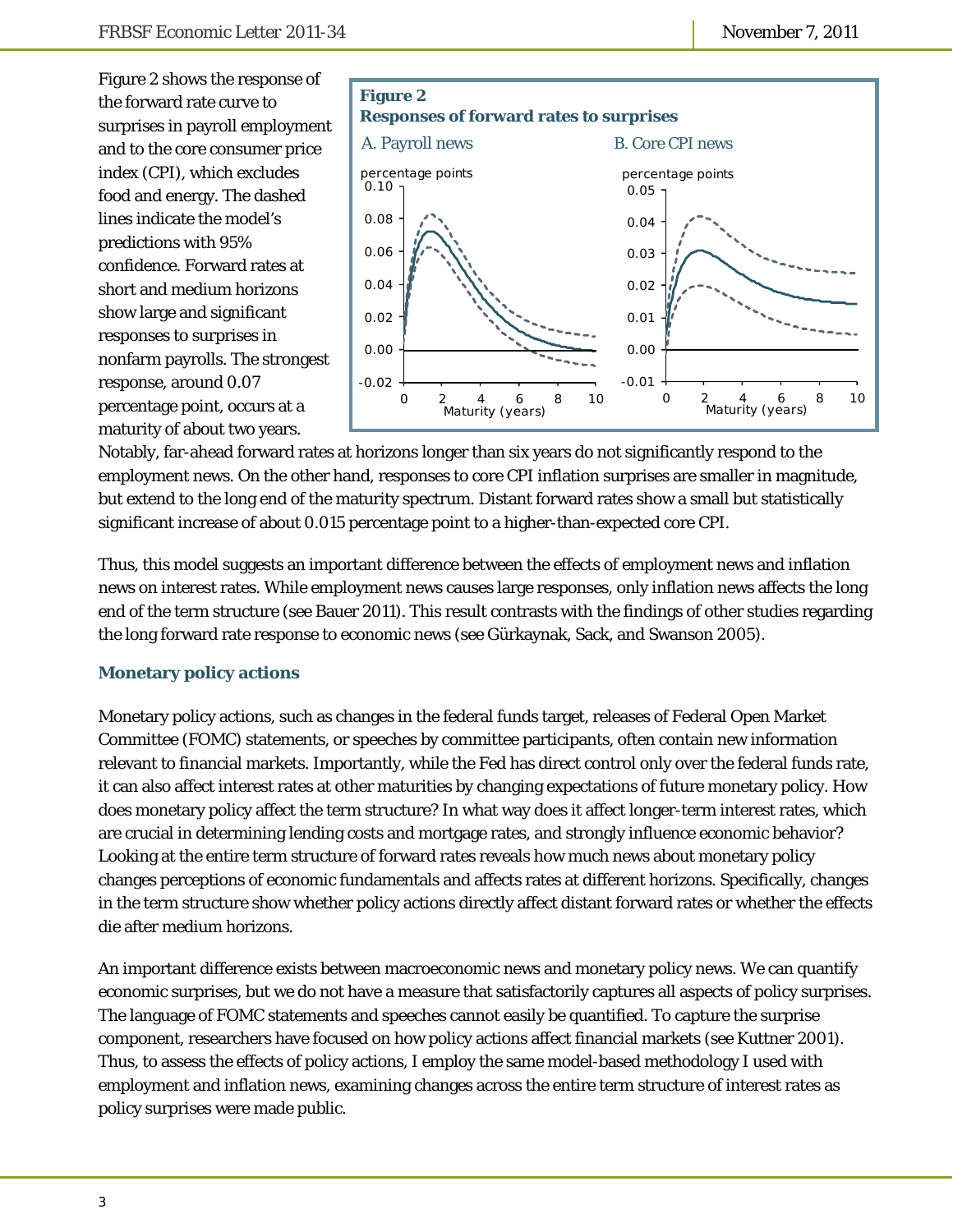Figure 3 shows the effects on forward rates of three Fed moves in 2007 to lower the federal funds target: a half percentage point cut on September 18, a quarter percentage point cut on October 31, and another quarter percentage point cut on December 11. These three easing actions had very different effects on the term structure. In September, the size of the cut surprised market participants. Shortterm rates fell, but longer forward rates actually increased, which may have reflected an upward revision in expectations about economic growth. In October, forward rates at short and medium horizons increased on the day of the meeting, probably because markets



had expected a larger federal funds rate move or a change in the language of the Fed's policy statement. Thus, monetary policy was viewed as tighter than previously anticipated. Markets had anticipated the Fed's December cut, so the short end of the term structure did not move much. But medium and longer-term forward rates fell significantly. Changing statement language apparently led market participants to expect much easier monetary policy over the medium and long horizons.

This variability of term structure shifts is typical of the effects of monetary policy on interest rates. This reflects the fact that policy actions are inherently multidimensional. Markets must consider both a federal funds rate decision or other policy action and an FOMC statement whose language may have changed from previous statements. The effects of policy actions and statements vary based on market expectations. The strongest effects occur when market participants are surprised. This makes monetary policy actions complex objects that affect the term structure of interest rates in highly variable ways. The complexity of monetary policy would also be apparent from the movements of inflation-adjusted interest rates, inflation



expectations, and other asset prices.

Are there systematic effects of monetary policy on the term structure? Considering policy-driven interest volatility is helpful in answering this question. Figure 4 compares the forward rate volatilities on days of FOMC statements with the volatilities on days without such statements. Days on which the Fed released statements about monetary policy show higher volatilities than other days. Evidently, monetary policy is a key driver of interest rate movements. While most action is in rates at medium maturities of two to three years, policy actions also cause significant volatility in